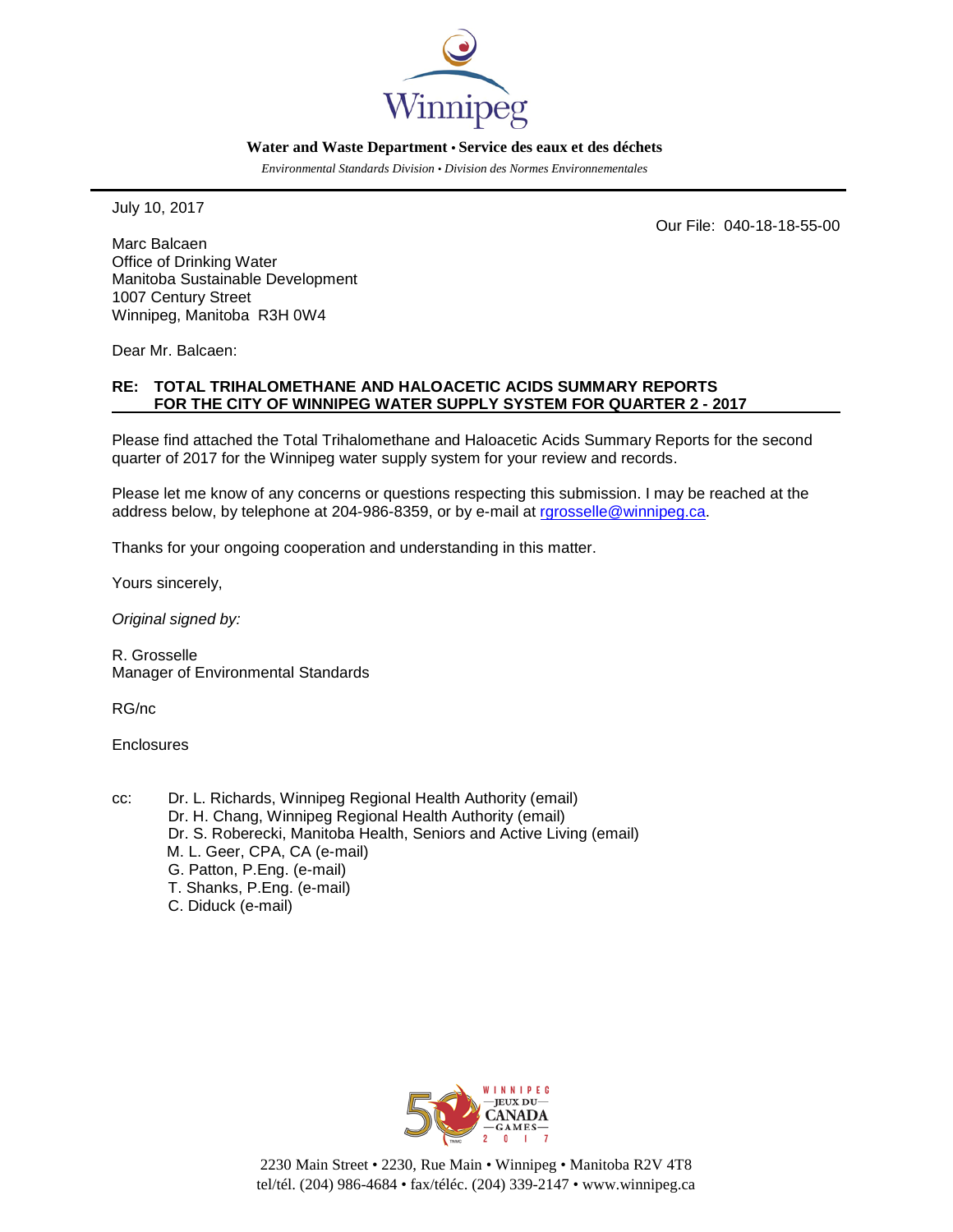## **CITY OF WINNIPEG WATER AND WASTE DEPARTMENT ENVIRONMENTAL STANDARDS DIVISION**

# Total Trihalomethane Summary Report

**Reporting Period: Quarter 2 2017**

## **License: PWS-09-412-01**

|                             | <b>DISTRIBUTION SYSTEM THM RESULTS (ug/L)</b> |              |       |              |              |       |
|-----------------------------|-----------------------------------------------|--------------|-------|--------------|--------------|-------|
| <b>ISAMPLE DATE</b>         | <b>WC-12</b>                                  | <b>WC-06</b> | NW-05 | <b>NE-09</b> | <b>SE-07</b> | SW-08 |
| Monday, August 22, 2016     | 40                                            | 49           | 45    | 43           | 43           | 41    |
| Monday, November 7, 2016    | 17                                            | 19           | 24    | 21           | 21           | 23    |
| Monday, February 13, 2017   | 35                                            | 35           | 35    | 36           | 36           | 33    |
| Monday, May 8, 2017         | 27                                            | 27           | 29    | 29           | 30           | 29    |
| <b>IRUNNING AVERAGE THM</b> | 30                                            | 33           | 33    | 32           | 33           | 32    |

COMMENTS: August 22, 2016 samples were analyzed by contract lab.

NS - NO SAMPLE

NR - NO RESULT

### Methodology

Analysis of Volatile Organic Compounds is by Headspace GC-MS, EPA Methods 5021A and 8260C.

| Report Compiled by: | H.Demchenko | Approved in LIMS by:    | C.Diduck     |  |  |
|---------------------|-------------|-------------------------|--------------|--|--|
|                     |             |                         |              |  |  |
| File: WQR4          |             | Date Approved:          | July 8, 2017 |  |  |
| .                   |             | $- \cdot \cdot \cdot -$ |              |  |  |

N:\Environmental Standards\Analytical Services\WQ Data\Routine Water Quality\2017\Quarterly THM\[Quarterly THM 2017.xlsx]THM Q2